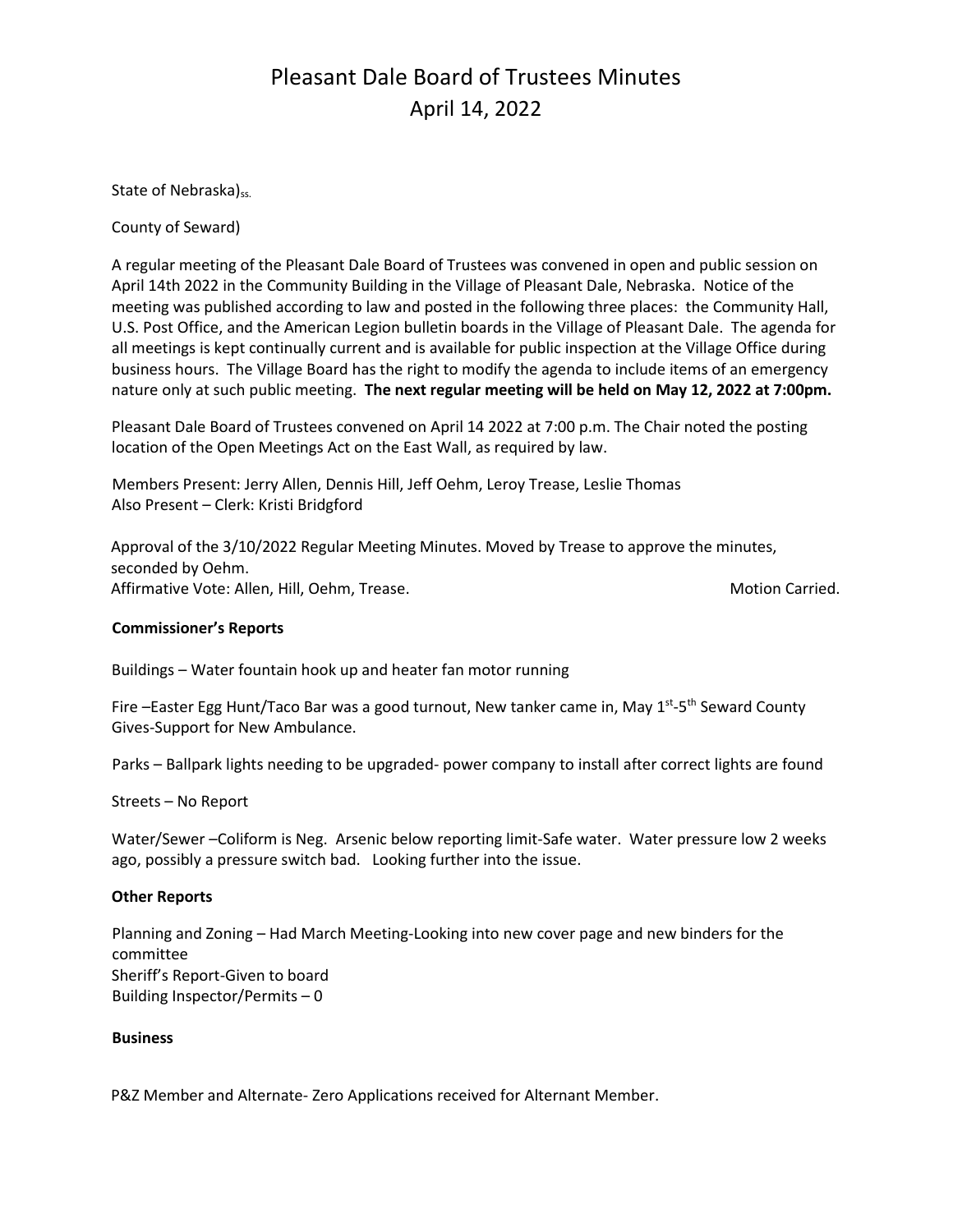### Pleasant Dale Board of Trustees Minutes April 14, 2022

Old Wooden Cabinets in Firehall Motion by Trease, seconded by Oehm to remove the old wooden cabinets in the Firehall Affirmative Vote: Allen, Hill, Oehm, Trease, Thomas. Motion Carried. Motion Carried.

Storage for Old Fire Truck- Store in Quonset

Water Flushing-May 4<sup>th</sup> 4:30 P.M.

ARPA Grant Sewer Issues- Tuesday Meeting with Homeowners, Still acquiring information for the next 30 days. Adopt to Mays Agenda.

Reviewed Revenue Report and Claims. Motion by Hill, seconded by Allen to approve the following claims. Affirmative Vote: Allen, Hill, Oehm, Trease, Thomas. Motion Carried. Motion Carried.

Abbreviations: Ins-Insurance; Li- License Renewal; Pub-Publishing; Qt – Quarterly Filing; Re-Reimbursement; Se-Services; Su-Supplies; Tr-Travel; Tx – Tax, Ut-Utilities: Bridgford, K-Re \$51.48, Dept. of Treasury-Qt 643.17, Neb. Dept. Ag.-Li-50.00, NE Public Health Enviro Lab-Se \$31.00, Norris PPD-Ut \$886.93, One Call Concepts-Ut \$3.96, Osco Tank and Truck Sales Inc. -Su \$103,880, Otte Oil and Propane-Ut \$846.86, Seward Co. Independent-Se \$20.86, Uribe-Se \$596.35, USPS-Su \$116.00, Windstream – Ut \$141.68, Salaries - \$1107.05 Total Claims- \$108375.34

Set Agenda for May 12th, 2022 as follows.

- 1. Public Hearing
- 2. Convene and Announce Open Meetings Law
- 3. Roll Call
- 4. Reading and Approval of 4/14/2022 Regular Meeting Minutes
- 5. Letters & Announcements
- 6. Clerk/Treasurer Report
- 7. Public Input
- 8. Commissioner's Report
	- a. Building
	- b. Fire
	- c. Park
	- d. Street
	- e. Water/Sewer-Water Operator
- 9. Other Reports
	- a. Planning & Zoning Committee
	- b. Sheriff's Report
	- c. Bldg. Inspector/Permits
- 10. Business
	- a. P & Z Alternate Member
	- b. ARPA Grant-Discuss Sewer Issues